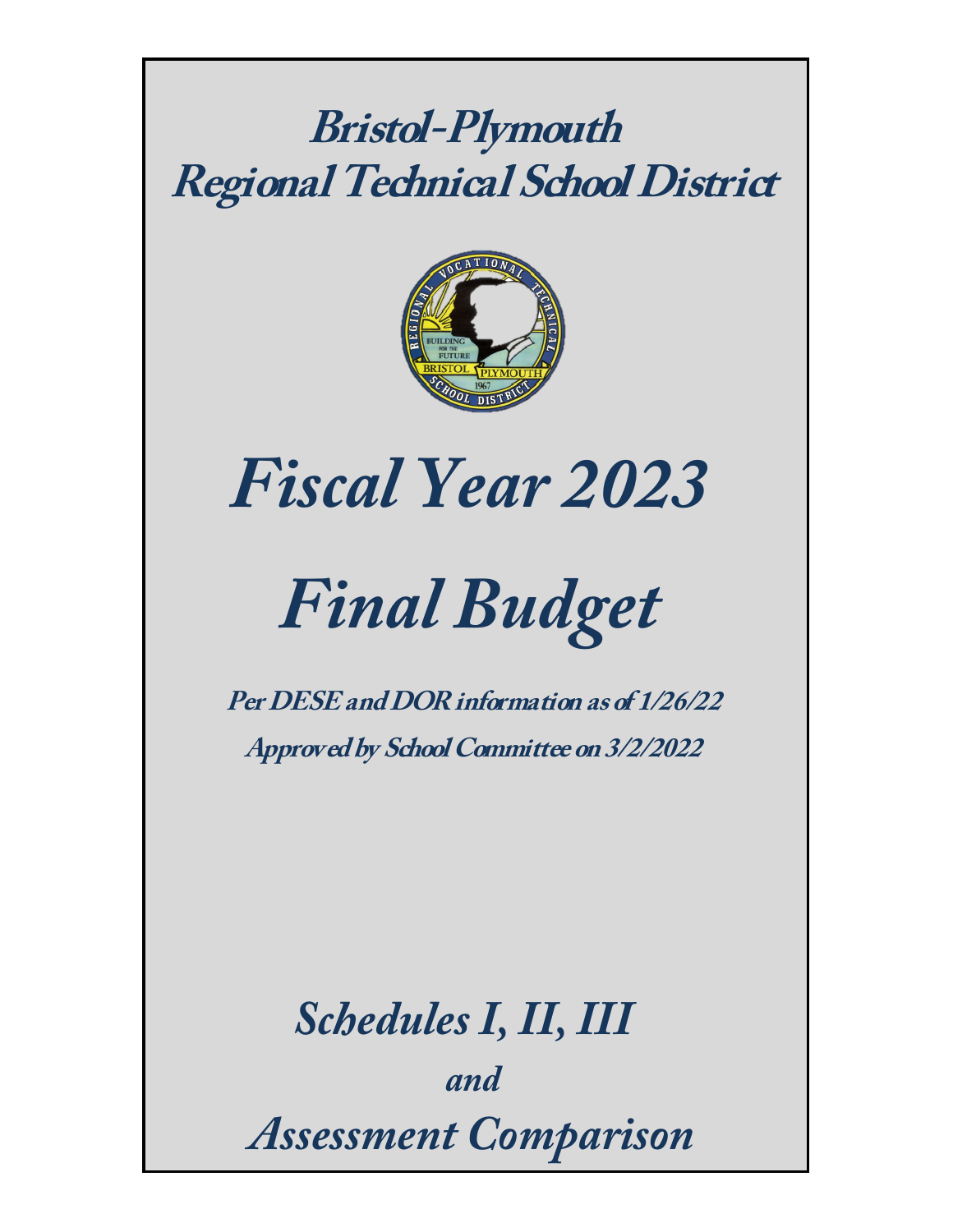### *Bristol-Plymouth Regional Technical School District Fiscal Year 2023 Budget Schedule I*

|                                                                                                                 | <b>Categorized by Major DESE Function</b> | <b>FY22</b> |                            | <b>FY23</b> | % Difference                |
|-----------------------------------------------------------------------------------------------------------------|-------------------------------------------|-------------|----------------------------|-------------|-----------------------------|
| 1000 District Administration and<br><b>Business Functions</b>                                                   | $\boldsymbol{\mathcal{S}}$                | 955,367     | $\boldsymbol{\mathcal{S}}$ | 996,083     | 4.3%                        |
| 2000 Instruction                                                                                                | $\boldsymbol{\mathcal{S}}$                | 14,429,741  | $\boldsymbol{\mathcal{S}}$ | 15,363,615  | 6.5%                        |
| 3000 Pupil Services                                                                                             | $\boldsymbol{\mathcal{S}}$                | 2,722,076   | $\boldsymbol{\mathcal{S}}$ | 2,826,775   | 3.8%                        |
| 4000 Operations & Maintenance                                                                                   | $\boldsymbol{\mathcal{S}}$                | 2,313,130   | $\boldsymbol{\mathcal{S}}$ | 2, 244, 730 | $-3.0\%$                    |
| 5000 Benefits and Fixed Charges                                                                                 | $\boldsymbol{\mathcal{S}}$                | 6,059,265   | $\boldsymbol{\mathcal{S}}$ | 6,254,425   | 3.2%                        |
| 7000 Acquisition, Improvement and<br><b>Replacement of Fixed Assets</b>                                         | $\boldsymbol{\mathcal{S}}$                | 250,000     | $\boldsymbol{\mathcal{S}}$ | 250,000     | $0.0\%$                     |
| <b>Totals</b>                                                                                                   | $\boldsymbol{\mathcal{S}}$                | 26,729,579  | $\boldsymbol{\mathsf{\$}}$ | 27,935,628  | 4.5%                        |
| Total Fiscal Year 2023 Budget: \$27,935,628                                                                     |                                           |             |                            |             |                             |
|                                                                                                                 |                                           |             |                            |             |                             |
|                                                                                                                 |                                           |             |                            |             |                             |
|                                                                                                                 |                                           |             |                            |             | \$26,729,579<br>\$1,206,049 |
| <b>Fiscal Year 2022 Budget</b><br><b>Dollar Change From Prior Year</b><br><b>Percent Change From Prior Year</b> |                                           |             |                            |             | 4.5%                        |
|                                                                                                                 |                                           |             |                            |             |                             |
|                                                                                                                 |                                           |             |                            |             |                             |

## *General Operating Budget*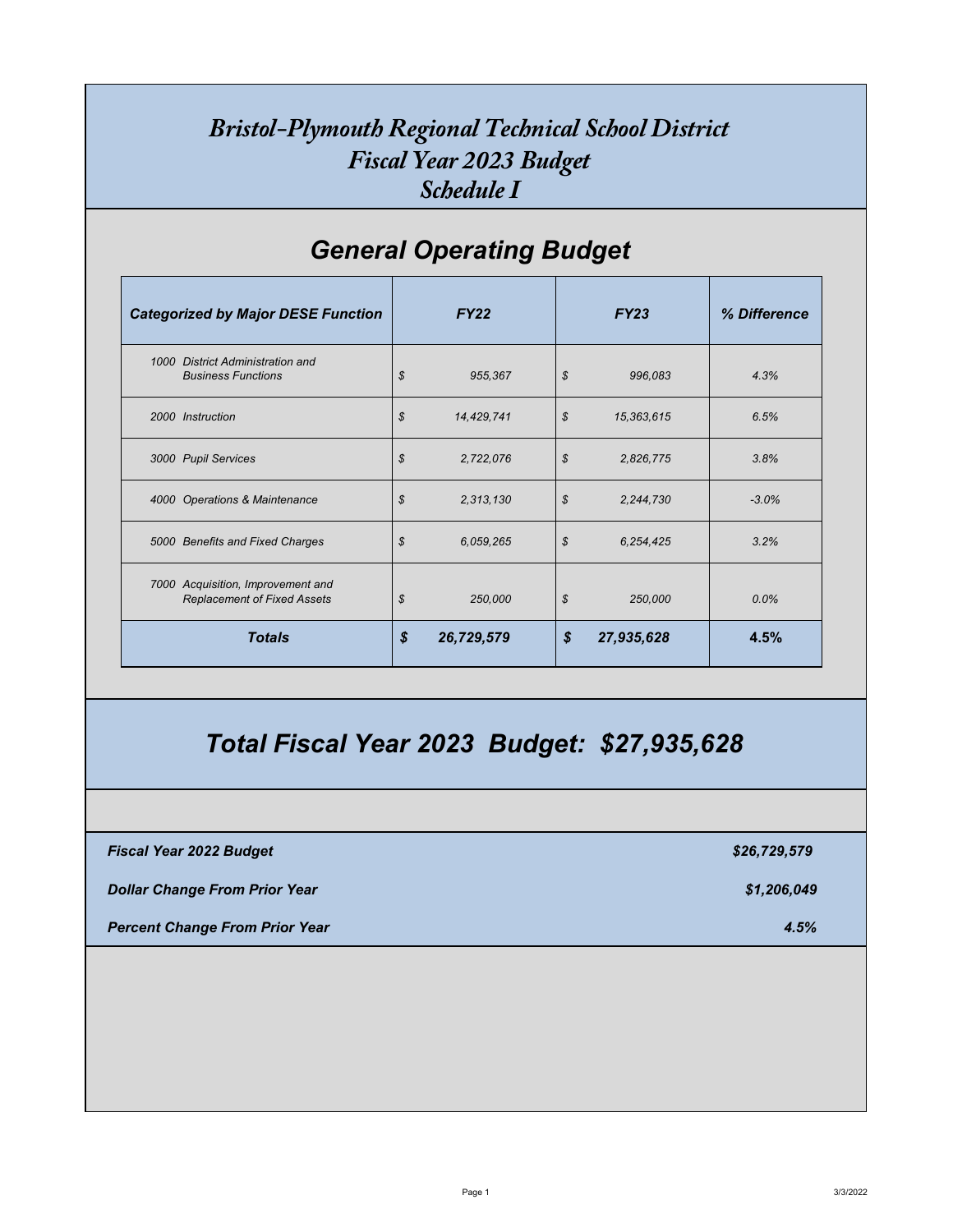| <b>Anticipated Revenue Sources</b>                        |                            | <b>FY22</b> |                            | <b>FY23</b> | % Difference |  |  |  |
|-----------------------------------------------------------|----------------------------|-------------|----------------------------|-------------|--------------|--|--|--|
|                                                           |                            |             |                            |             |              |  |  |  |
| FY23 Chapter 70 as of 1/26/22 per DOR                     | $\boldsymbol{\mathcal{S}}$ | 12,268,415  | $\boldsymbol{\mathcal{S}}$ | 13,524,522  | 10.2%        |  |  |  |
| Transportation Reimbursement Aid as of 1/26/22 per<br>DOR | $\mathcal{S}$              | 950,126     | $\boldsymbol{\mathcal{S}}$ | 1,025,251   | 7.9%         |  |  |  |
| Local Contribution - Excess & Deficiency (E&D)            | $\boldsymbol{\mathcal{S}}$ | 343,790     | $\boldsymbol{\mathcal{S}}$ |             | $-100.0\%$   |  |  |  |
| <b>Local Contribution - Revolving Funds</b>               | $\mathcal{S}$              |             | $\boldsymbol{\mathcal{S}}$ | 122,200     | $0.0\%$      |  |  |  |
| <b>Total</b>                                              | $\boldsymbol{\mathcal{S}}$ | 13,562,331  | $\boldsymbol{\mathcal{S}}$ | 14,671,973  | 8.2%         |  |  |  |



# *Bristol-Plymouth Regional Technical School District*

*Fiscal Year 2023 Budget*

*Schedule II*

| \$27,935,628 |
|--------------|
|--------------|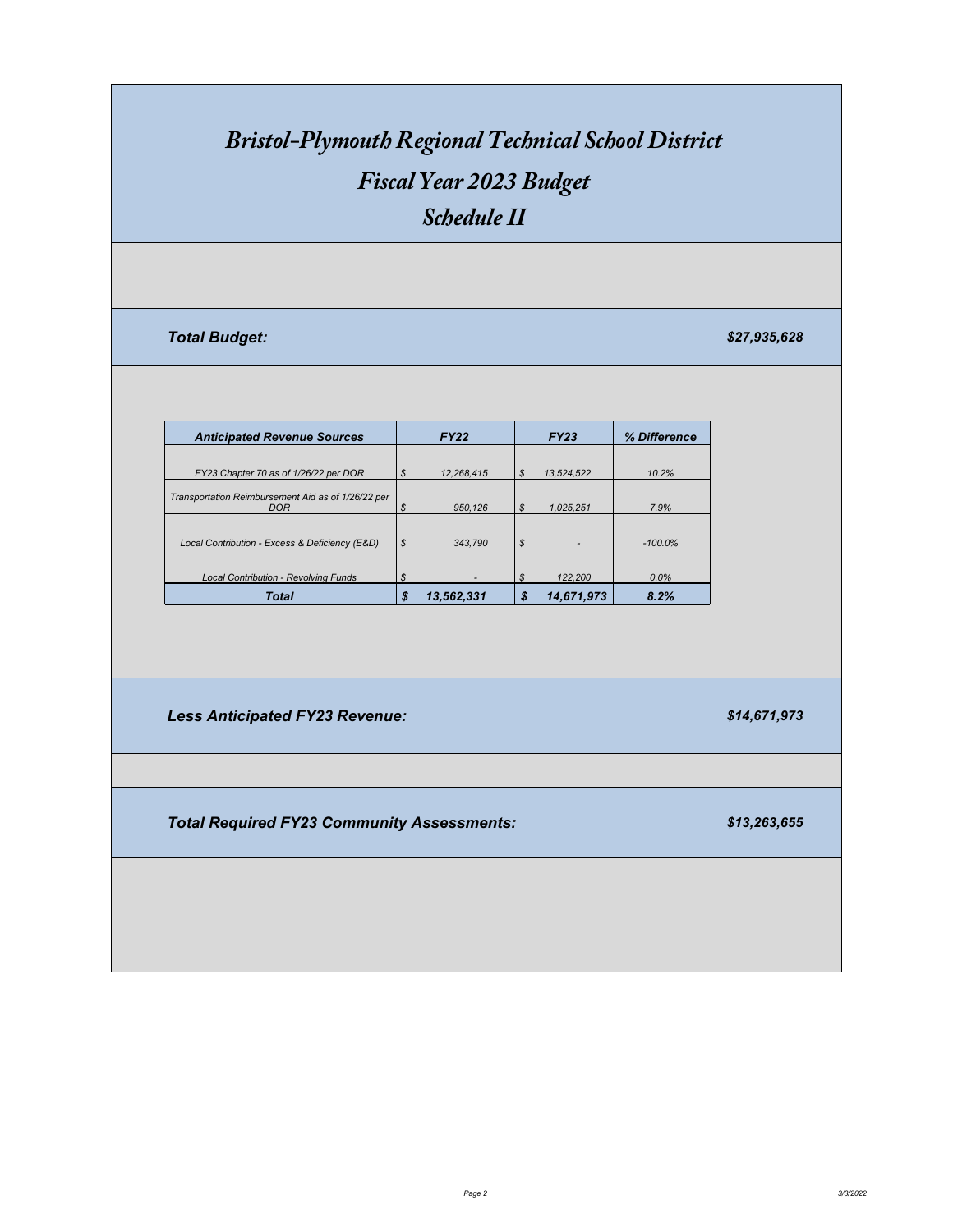#### *Bristol-Plymouth Regional Technical School District Fiscal Year 2023 Budget Schedule III*

| <b>Member Community</b> | <b>State Minimum</b><br><b>Contribution</b><br><b>Assessment released</b><br>on 1/26/22 | <b>Regional</b><br><b>Transportation</b><br><b>Assessment</b> | <b>Capital Assessment</b>                                                                  | <b>FY23 Total</b><br><b>Assessment</b> |  |  |  |  |
|-------------------------|-----------------------------------------------------------------------------------------|---------------------------------------------------------------|--------------------------------------------------------------------------------------------|----------------------------------------|--|--|--|--|
| <b>Berkley</b>          | \$903,848                                                                               | \$48,802                                                      | \$16,384                                                                                   | \$969,035                              |  |  |  |  |
| <b>Bridgewater</b>      | \$1,682,166                                                                             | \$81,155                                                      | \$27,246                                                                                   | \$1,790,567                            |  |  |  |  |
| Dighton                 | \$1,006,368                                                                             | \$56,479                                                      | \$18,962                                                                                   | \$1,081,809                            |  |  |  |  |
| Middleborough           | \$1,672,170                                                                             | \$95,412                                                      | \$32,032                                                                                   | \$1,799,614                            |  |  |  |  |
| Raynham                 | \$2,150,254                                                                             | \$106,378                                                     | \$35,714                                                                                   | \$2,292,347                            |  |  |  |  |
| Rehoboth                | \$1,143,526                                                                             | \$40,029                                                      | \$13,439                                                                                   | \$1,196,994                            |  |  |  |  |
| Taunton                 | \$3,710,674                                                                             | \$316,394                                                     | \$106,222                                                                                  | \$4,133,290                            |  |  |  |  |
|                         |                                                                                         |                                                               |                                                                                            |                                        |  |  |  |  |
| <b>Totals</b>           | \$12,269,006                                                                            | \$744,649                                                     | \$250,000                                                                                  | \$13,263,655                           |  |  |  |  |
| <b>Member Community</b> | <b>Per Pupil Enrollment of</b><br>October 2021                                          | <b>Member Community</b><br><b>Per Pupil %</b>                 | <b>Member Community % of FY23 State Required</b><br><b>Minimum Contribution Assessment</b> |                                        |  |  |  |  |
| <b>Berkley</b>          | 89                                                                                      | 6.6%                                                          | 7.4%                                                                                       |                                        |  |  |  |  |
| <b>Bridgewater</b>      | 148                                                                                     | 10.9%                                                         | 13.7%                                                                                      |                                        |  |  |  |  |
| Dighton                 | 103                                                                                     | 7.6%                                                          | 8.2%                                                                                       |                                        |  |  |  |  |
| Middleborough           | 174                                                                                     | 12.8%                                                         | 13.6%                                                                                      |                                        |  |  |  |  |
| Raynham                 | 194                                                                                     | 14.3%                                                         | 17.5%                                                                                      |                                        |  |  |  |  |
| Rehoboth                | 73                                                                                      | 5.4%                                                          | 9.3%                                                                                       |                                        |  |  |  |  |
| Taunton                 | 577                                                                                     | 42.5%                                                         | 30.2%                                                                                      |                                        |  |  |  |  |